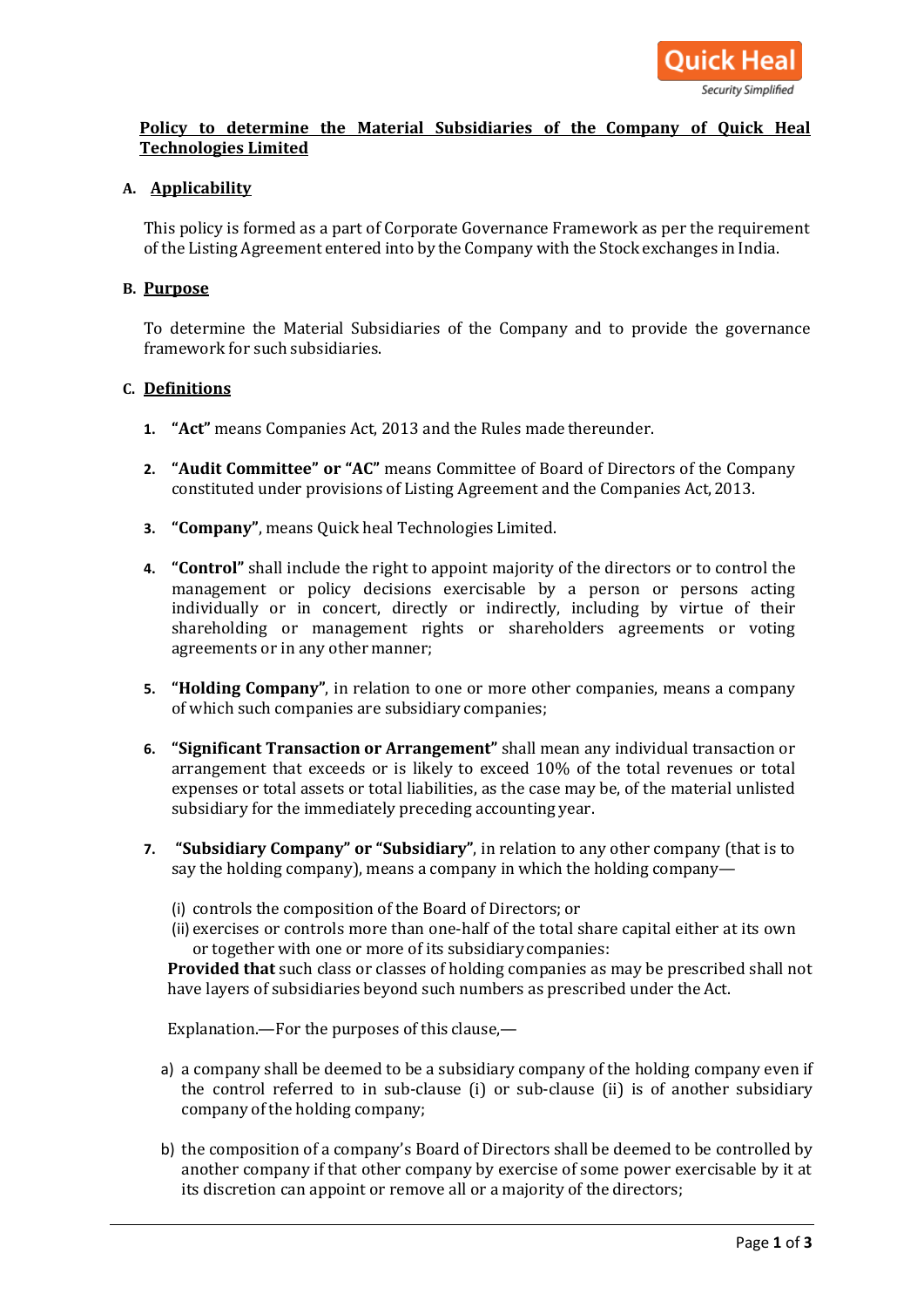

- c) the expression "company" includes any body corporate;
- d) "layer" in relation to a holding company means its subsidiary or subsidiaries;
- **8. "Policy"** means Policy to determine the Material Subsidiaries of the Company.

The terms not defined in the Policy shall have the same meaning as defined in the Companies Act, 2013, and the Rules thereto and the Listing Agreement.

## **D. Test to determine the materiality of asubsidiary**

A subsidiary shall be considered as Material if the investment of the Company in the subsidiary exceeds **Twenty per cent** of its Consolidated Net Worth as per the audited balance sheet of the previous financial year or if the subsidiary has generated **Twenty per cent** of the consolidated income of the Company during the previous financial year.

#### **E. Procedure to identify a subsidiary as material subsidiary**

- 1. The Audit Committee of the Board of Directors of the Company shall review the financial statements including the investments made by all subsidiaries of the Company.
- 2. The minutes of the Board meetings of the subsidiary company shall be placed at the Board meeting of the Company.
- 3. The Management should periodically bring to the attention of the Board of Directors of the Company, a statement of all significant transactions and arrangements entered into by the subsidiary company.

The Board of Directors will determine the above information sources from time to time and will verify whether the subsidiary of the Company is 'Material' as specified in Clause D above at the end of each financial year.

#### **F. Restrictions imposed on the MaterialSubsidiaries**

In case the subsidiary is determined as the Material Subsidiary of the Company as per above test, the following restrictions will apply to the Company:

- 1. The Company shall not dispose of shares in its material subsidiary which would reduce its shareholding (either on its own or together with other subsidiaries) to less than 50% or cease the exercise of control over the subsidiary without passing a special resolution in its General Meeting except in cases where such divestment is made under a scheme of arrangement duly approved by a Court / Tribunal.
- 2. The Company shall obtain prior approval of the Members by way of special resolution for the sale, disposal and lease of assets which amounts to more than twenty percent of the assets of the material subsidiary on an aggregate basis during a financialyear.

However, the said approval will not be required for the sale / disposal / lease made under a scheme of arrangement duly approved by a Court /Tribunal.

## **G. Periodical Review / Amendments of thePolicy**

The Audit Committee shall periodically review this Policy and may recommend amendments to this Policy from time to time as it deems appropriate.